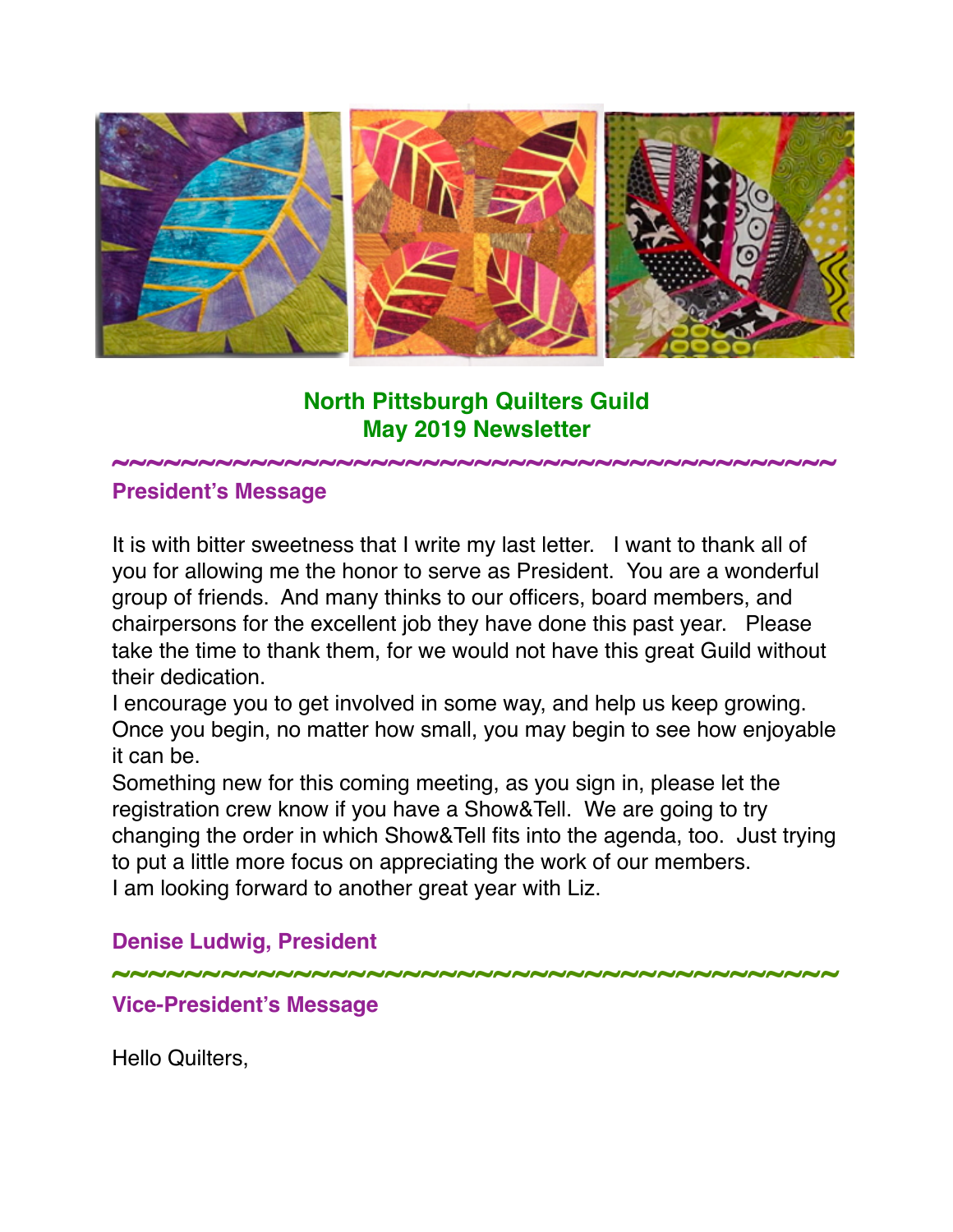I dropped my sewing machine the other week and needless to say, went through a withdrawal. I bought myself a new one pronto, and I'm putting it through its paces !

in reminder, the **President's Block** is due at the **May** meeting. If you misplaced the information, send me an email and I'll forward the directions to you. ( [hodgkinsoner@yahoo.com\)](mailto:hodgkinsoner@yahoo.com)

Also, don't forget the **June Banquet** is coming up. It is a way for our organization to celebrate our success.

In **July,** we have our picnic at the **Beveridge Pavillion at North Park.** Please note that it will be on **July 9th, which is the second Tuesday to the month.** (The first Tuesday is too close to the July Fourth holiday. Please update your calendars accordingly.

**~~~~~~~~~~~~~~~~~~~~~~~~~~~~~~~~~~~~~~~~~~**

See you at the meeting !!! Your Friendly Quilter, **Liz Hodgkinson —- Vice President**

**2020 Quilt Show News**

 **Quilt Challenge Update \*\*\*\*\*\*\*\***

**Quilt Challenge - "Up, Up, and Away"**

**Mollie Healy - First Place Sue Sebastian - Second Place Tracey Zigo - Third Place**

Thank you to all who entered.

Jane Walker, Linda Powlus, Jan Merritt, Peggy Splane, David Fohl\*, Jeannie McCormick\*, Cheryl Goldberg\*, Carol Hartman\*, Donna Martin, Sylvia Lynn, Sara Provost, Carol Beck\*, Linda Williams, Clarice Sabina.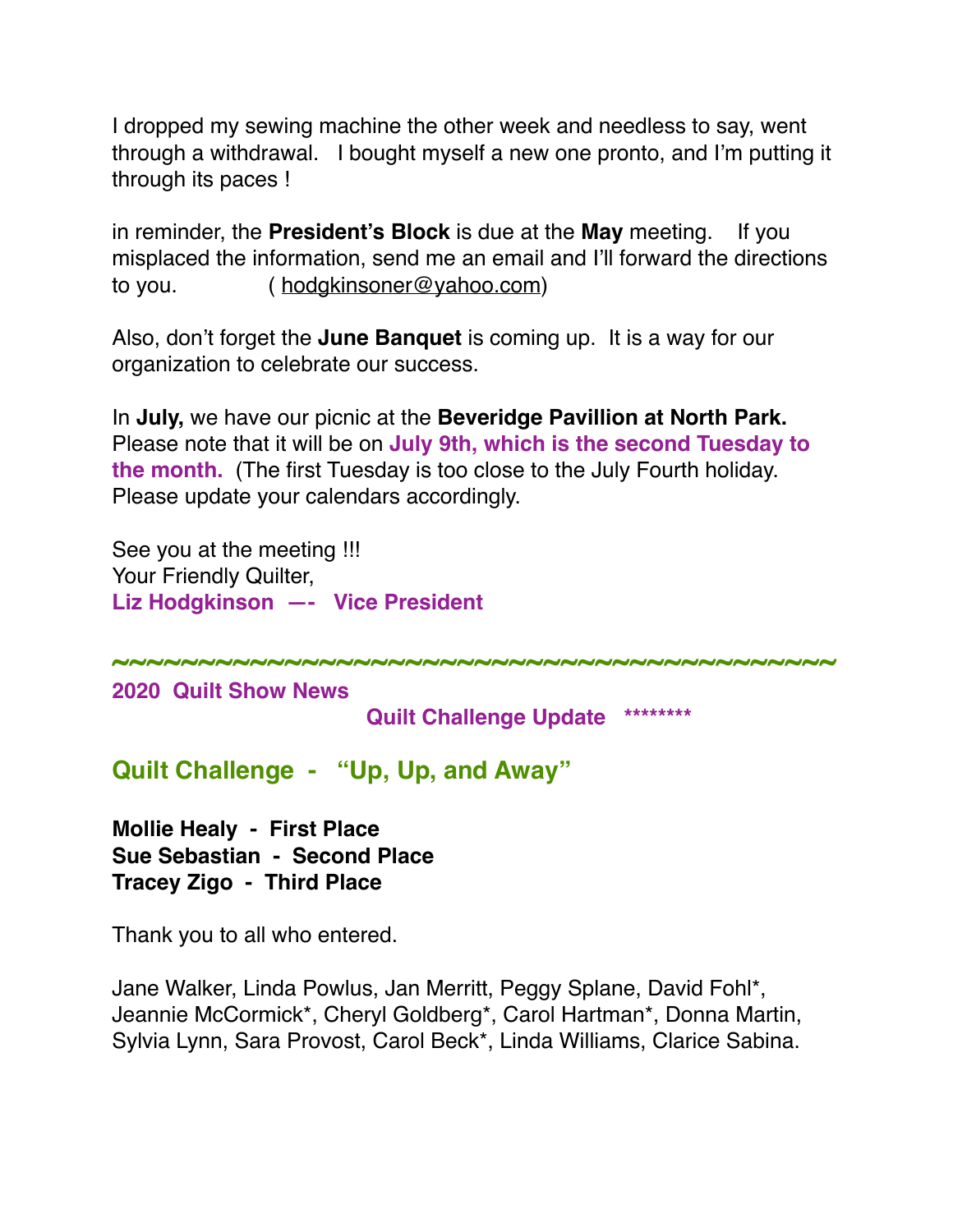\* Indicates that you took your entry back home and will return it for the April 2020 Quilt Show.

Please note that if you started an entry and didn't get it finished in time. we will still accept it to hang in the show.

**Thanks to all for a great display of imagination and talent.**

 **~~~ Clarice Sabina and Jane Walker - Co-Chairs for the 2020 Quilt Show**

**~~~~~~~~~~~~~~~~~~~~~~~~~~~~~~~~~~~~~~~~~~**

### **Sunshine**

A Thank you card was sent in response to the generous donation of 2 large bags of fabric, to be used by the Guild. The donor is a friend of Liz. (And, ours, too, now.)

**~~~~ Mollie Healy - Sunshine**

**~~~~~~~~~~~~~~~~~~~~~~~~~~~~~~~~~~~~~~~~~~**

## **Programs**

**Pat Pauly** will be our Guest Speaker at our May Meeting. Tracey met her a number of years ago at "Quilting Around Chautauqua". Pat's work, recognized nationally and internationally, evokes natural forms that are bold and graphic. Her art quilts have been featured in numerous publications and exhibitions.

With workshops that focus on design and technique, she helps students to know when to apply the "rules" and when to toss them out!

On **Wednesday, May 8,** Pat will be presenting **"The New Big Leaf"** Design workshop at St. John's. Her workshops are always fast-paced, energized, and fun. In this workshop the large graphic leaf, made using freezer paper to form the design templates, will make a 24" x 24" spectacular stand-alone piece. You could also combine it with additional blocks to make a stunning quilt.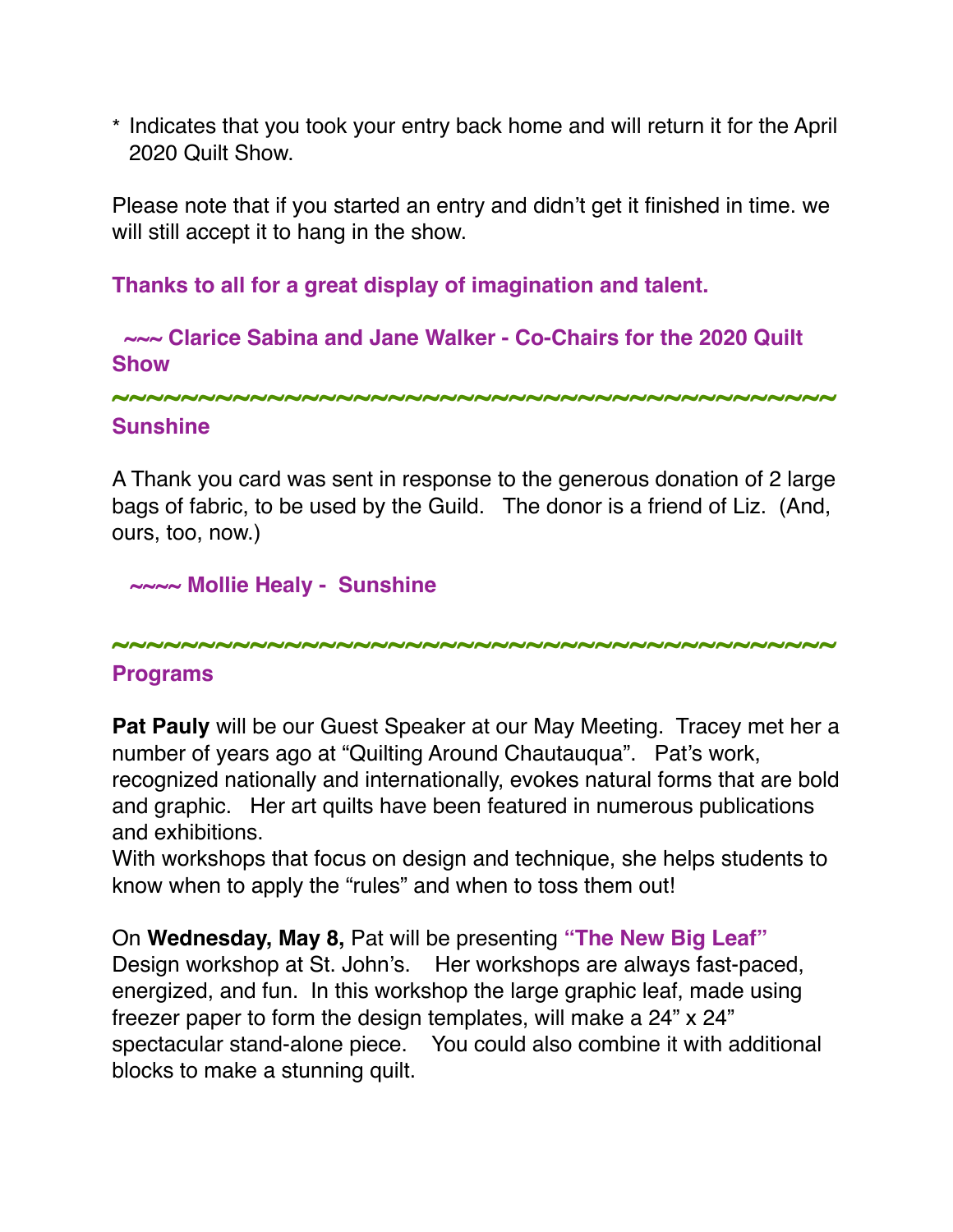(**Please see examples of her blocks on page one of this newsletter)** There are slots left for the workshop. Call, email, or text Tracey to sign up. [zigo@consolidated.net](mailto:zigo@consolidated.net) or 412-916-1280

**Tracey Z. & Carol B. Programs**

**~~~~~~~~~~~~~~~~~~~~~~~~~~~~~~~~~~~~~~~~~~**

Spring Banquet ~~~~~ June 3 at Wildwood Country Club.

So far I have about twenty-one reservations. **Hurry! The deadline for reservations is May 24!**

I will be at the General Meeting on May 7, I can take your reservations then **OR** you can mail it to the address on the flyer.

Check payable to NPQG or cash (\$30.00). I will have extra flyers at the meeting **OR** look on the website: [www.npqg.org](http://www.npqg.org)

 **Kathy B. and Donna M.**

**~~~~~~~~~~~~~~~~~~~~~~~~~~~~~~~~~~~~~~~~~~~~~~~~~~~~~~~~~**

### **Quilt & Wilt**

Here is a photo of our Service Activity from the last Quilt & Wilt.